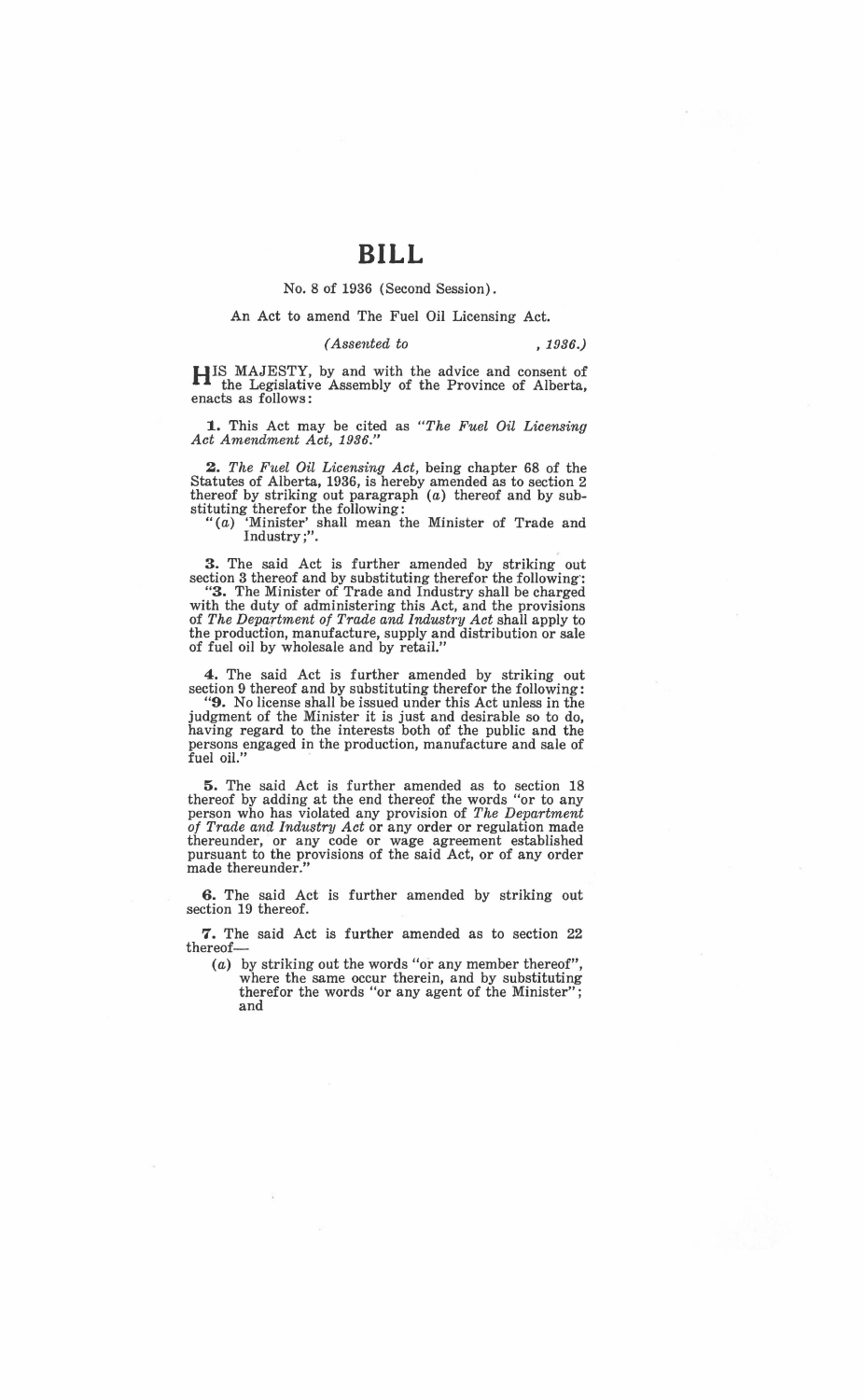(b) by striking out the words "member of the Board", where the same occur therein, and by substituting therefor the word "Minister".

8. The said Act is further amended as to section 23 thereof-

- (a) by striking out the words "or any member of the Board", where the same occur therein, and by substituting therefor the words "or any agent of the Minister" ; and
- $(b)$  by striking out the words "or any member thereof" where the same occur therein, and by striking out the words "or any agent of the Minister".

9. The said Act is further amended as to section 26 thereof by striking out the words "or any member thereof", where the same occur therein, and by substituting therefor the words "or any agent of the Minister".

10. The said Act is further amended as to section 30 thereof by striking out the words "the secretary of the Board", where the same occur in paragraph (a) thereof, and by substituting therefor the words "the Minister".

11. The said Act is further amended as to section 31 thereof by striking out the words "referred to in subsection (1) of this section", where the same occur therein.

12. The said Act is further amended by striking out the word "Board", wherever the same occurs in the said Act, and by substituting therefor the word "Minister".

13. This Act shall come into force on the day upon which it is assented to.